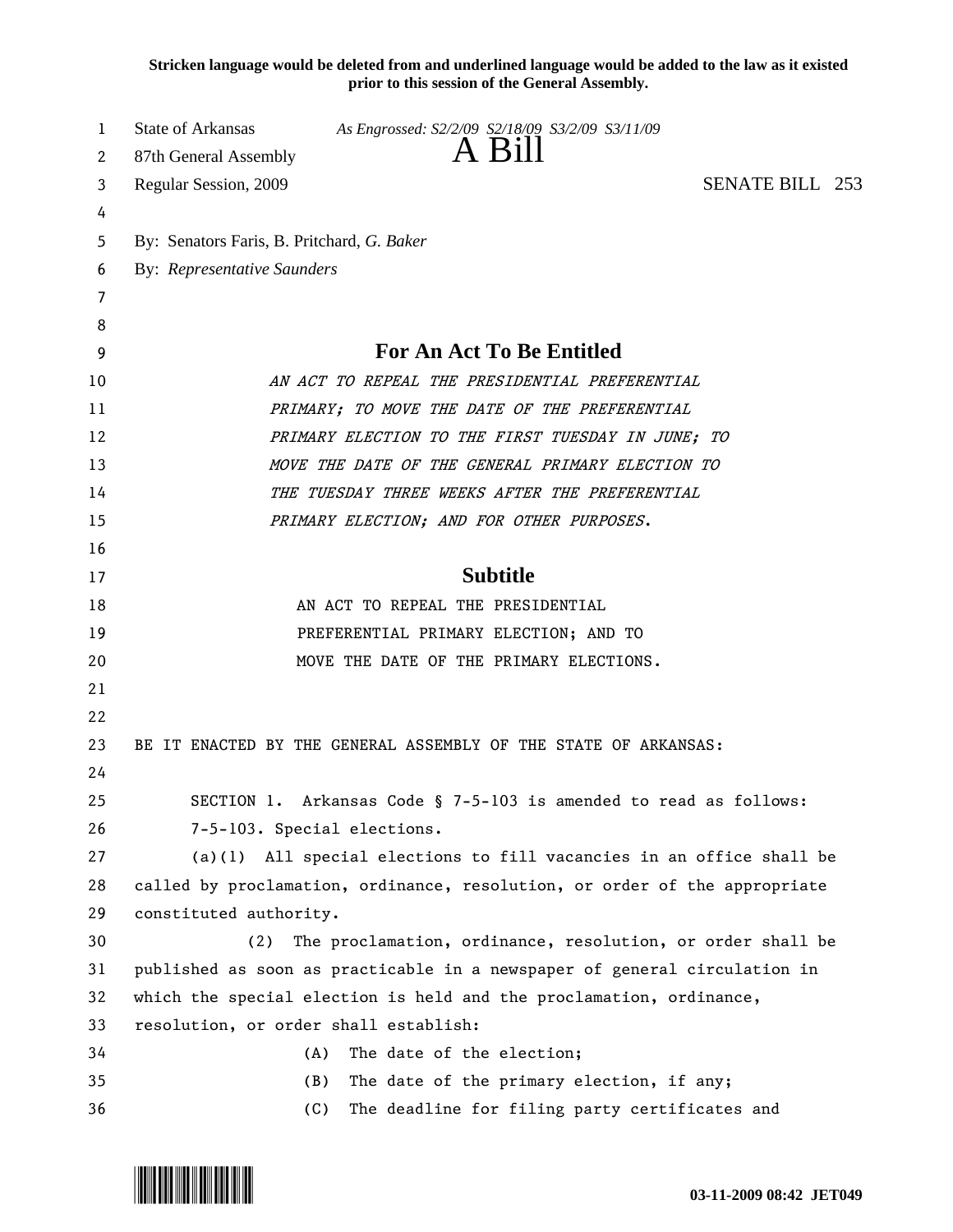1 political practices pledges, if required, with the county clerk or Secretary 2 of State, as the case may be, if applicable; 3 (D) The deadline for party conventions to select nominees, 4 if applicable; 5 (E) The deadline for parties to issue certificates of 6 nomination, if applicable; 7 (F) The deadline for candidates to file certificates of 8 nomination, if applicable, and political practices pledges with the county 9 clerk or Secretary of State, as the case may be; 10 (G) The deadline for filing as an independent candidate 11 and the period in which petitions for independent candidacy may be 12 circulated; 13 (H) The deadline for filing as a write-in candidate, if 14 applicable; 15 (I) The deadline for drawing for ballot position by the 16 appropriate committee or election commission, as the case may be; and 17 (J) The date the election shall be certified by the county 18 board of election commissioners in each county in which the election takes 19 place and, if applicable, by the Secretary of State. 20 (3)(A) All special elections to fill vacancies in office shall 21 be held on the second Tuesday of any month. 22 (B)(i) Special elections under this section in which a 23 presidential preferential primary election, preferential primary election, 24 general primary election, or general election is scheduled to occur shall be 25 held on the date of the presidential preferential primary election, 26 preferential primary election, general primary election, or general election. 27 (ii) If a special election to fill a vacancy in 28 office is held on the date of the presidential preferential primary election, 29 preferential primary election, or general primary election, the names of the 30 candidates in the special election shall be included on the ballot of each 31 political party, and the portion of the ballot on which the special election 32 appears shall be labeled with a heading stating "SPECIAL ELECTION FOR 33 \_\_\_\_\_\_\_\_\_\_\_\_\_\_\_\_\_\_\_\_\_\_\_\_\_\_\_\_\_\_\_\_\_\_\_\_\_ " with the name of the office set out 34 in the heading. 35 (iii) However, separate ballots containing the names 36 of the candidates to be voted on at the special election, nonpartisan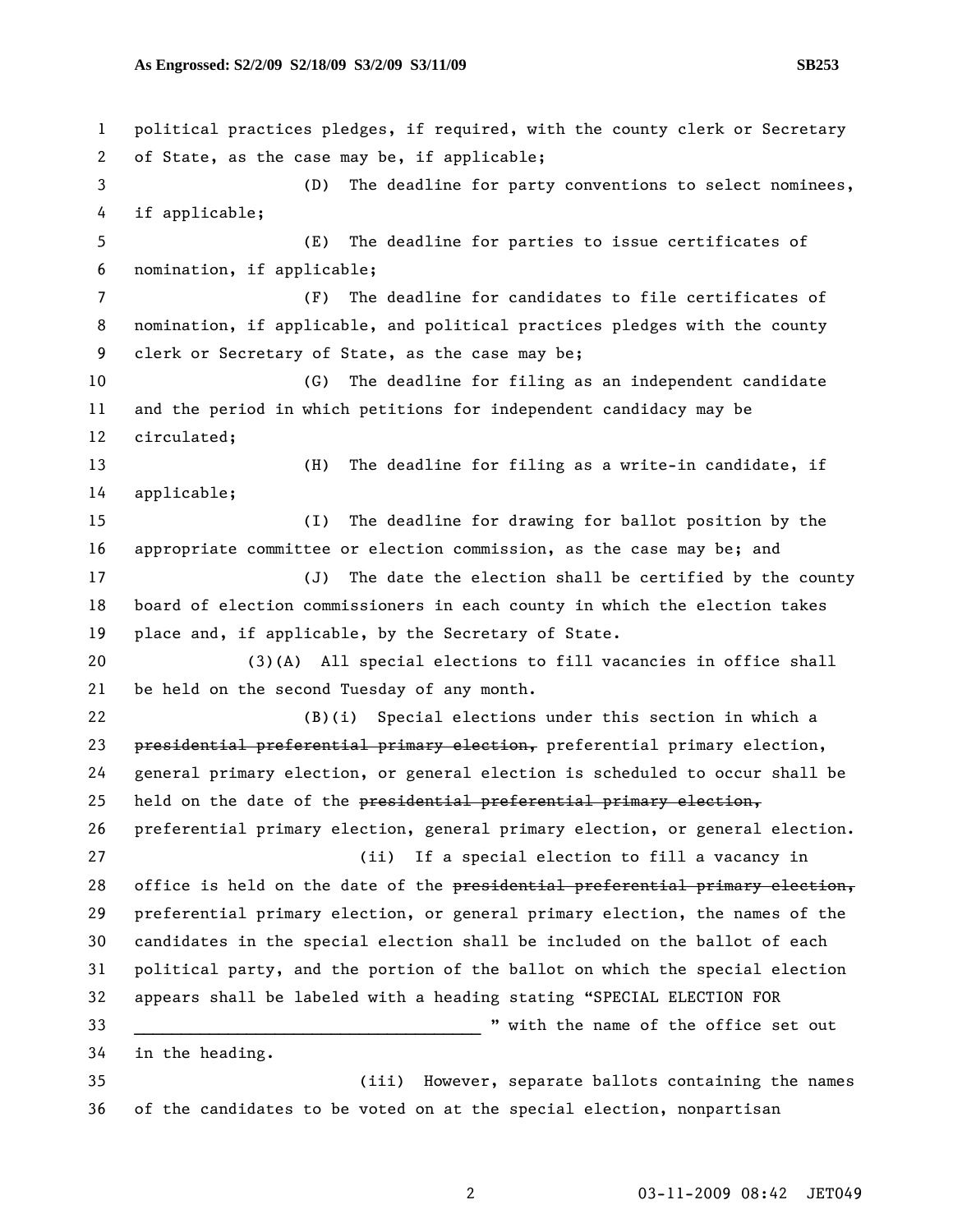1 judicial elections, if applicable, and any other measures or questions that 2 may be presented for a vote shall be prepared and made available to voters 3 requesting a separate ballot.

4 (iv) No voter shall be required to vote in a 5 political party's presidential preferential primary, preferential primary, or 6 general primary in order to be able to vote in the special election.

7 (C)(i) If the special election is held at the same time as 8 the general election, the names of the candidates in the special election 9 shall be included on the general election ballot, and the portion of the 10 ballot on which the special election appears shall be labeled with a heading 11 stating "SPECIAL ELECTION FOR  $\blacksquare$  " with 12 the name of the office set out in the heading.

13 (ii) The county board of election commissioners may

14 include the special election on a separate ballot if the special election is 15 held at the same time as the general election and if the commission county 16 board determines that a separate ballot is necessary to avoid voter 17 confusion.

18 (D) A special election to fill a vacancy in office shall 19 be held not less than sixty-five (65) days following the date in the 20 proclamation, ordinance, resolution, or order for drawing for ballot position 21 when the special election is to be held on the date of the presidential 22 preferential primary election, preferential primary election, general primary 23 election, or general election.

24 (4) If the special election is not held at the same time as a 25 presidential preferential primary election, preferential primary election, 26 general primary election, or general election, the special election shall be 27 held not less than fifty (50) days following the date in the proclamation, 28 ordinance, resolution, or order for drawing for ballot position.

29 (5)(A) All special primary elections required for an election to 30 fill a vacancy in office shall be held on the second Tuesday of any month, 31 and special primary elections held under this section in months in which a 32 presidential preferential primary election, preferential primary election, 33 general primary election, or general election is scheduled to occur shall be 34 held on the date of the presidential preferential primary election, 35 preferential primary election, general primary election, or general election. 36 (B) If a special primary election in conjunction with an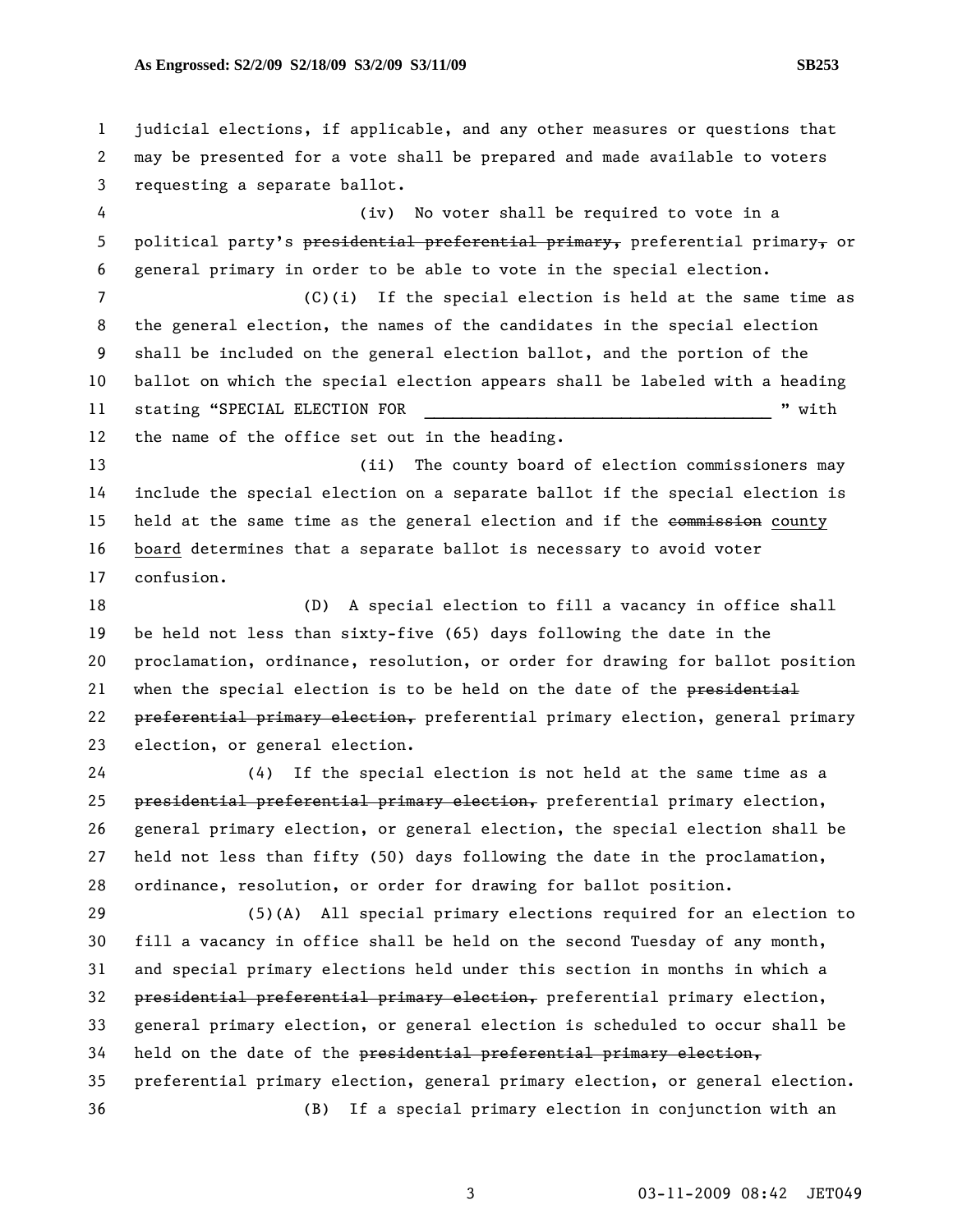1 election to fill a vacancy in office is held on the date of the presidential 2 preferential primary election, preferential primary election, general primary 3 election, or general election, the candidates to be voted upon at the special 4 election shall be included on the ballot of each political party or the 5 general election ballot, as the case may be, and the portion of the ballot on 6 which the special primary election appears shall be labeled with a heading 7 stating "SPECIAL PRIMARY ELECTION FOR 8 with the name of the party for which nomination is sought and the office set

9 out in the heading.

10 (C) The county board of election commissioners may include 11 the special primary election on a separate ballot if the special primary 12 election is held at the same time as a presidential preferential primary 13 election, preferential primary election, general primary election, or general 14 election and if the commission county board determines that a separate ballot 15 is necessary to avoid voter confusion.

16 (6) A special primary election shall be held not less than 17 sixty-five (65) days following the date in the proclamation, ordinance, 18 resolution, or order for drawing for ballot position when the special 19 election is to be held on the date of the presidential preferential primary 20 election, preferential primary election, general primary election, or general 21 election.

22 (7)(A) If the special primary election is not held at the same 23 time as a presidential preferential primary election, preferential primary 24 election, general primary election, or general election, the special election 25 shall be held not less than fifty (50) days following the date in the 26 proclamation, ordinance, resolution, or order for drawing for ballot 27 position.

28 (B) When a special primary election is called to select 29 nominees for a special election to fill a vacancy in office, the nominee 30 shall be the person who receives the highest number of votes in the special 31 primary election. There shall be no runoff after a special primary election.

32 (8) In addition to the publication of the proclamation, 33 ordinance, resolution, or order required by the provisions of this section, 34 notice of special elections to fill vacancies called under this section shall 35 be published and posted under §§ 7-5-202 and 7-5-206.

36 (b)(1) Except for special school elections held under § 6-14-102(d),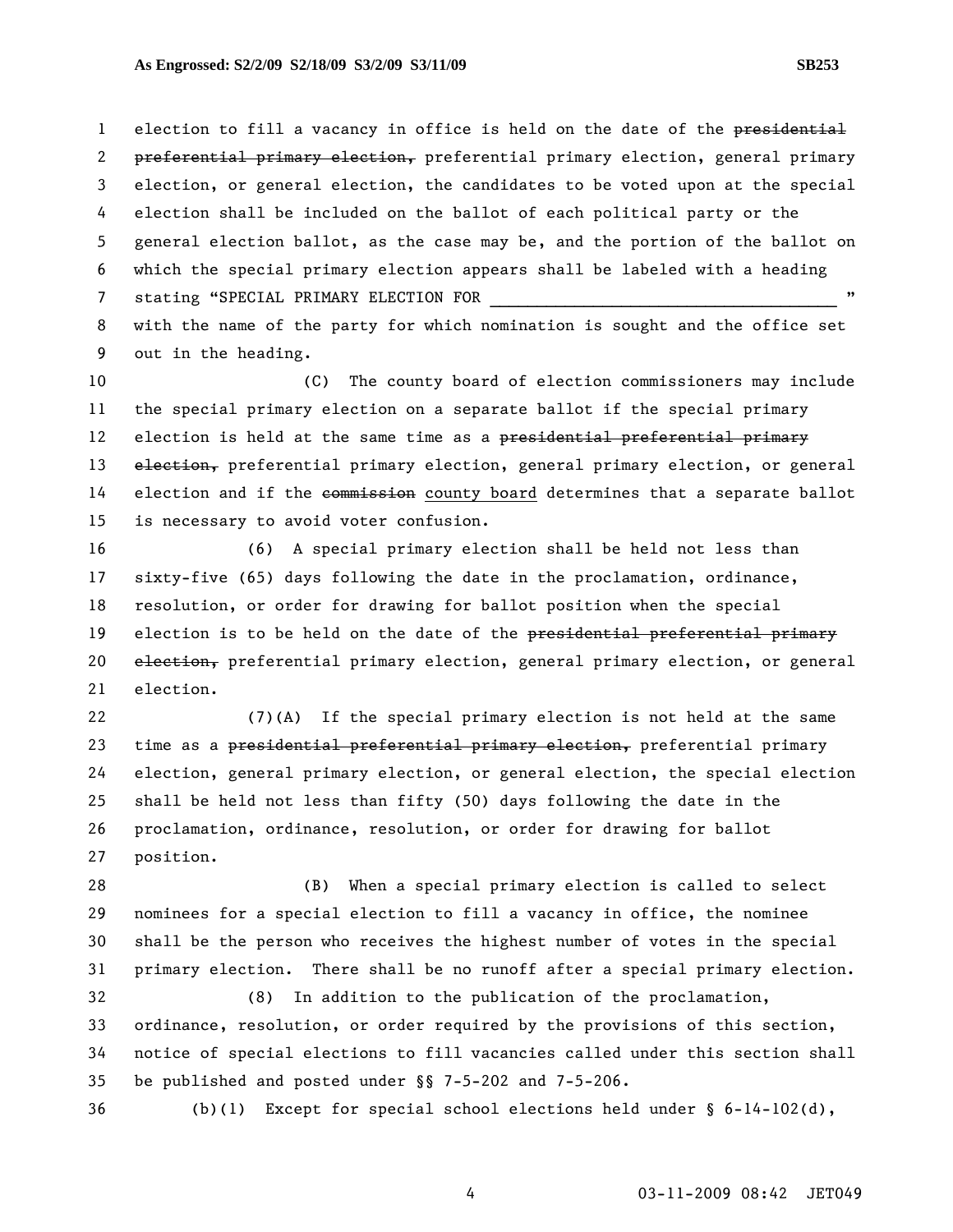1 all special elections on measures or questions referred to the voters shall 2 be called by proclamation, ordinance, resolution, or order of the properly 3 constituted authority. 4 (2) The proclamation, ordinance, resolution, or order shall set 5 forth: 6 (A) The date of the special election; 7 (B) The full text of any measure or question for which the 8 election is called; 9 (C) Any ballot title for the measure or question for which 10 the election is called; and 11 (D) Any other information as may be required by law. 12 (3) All special elections on measures or questions shall be held 13 on the second Tuesday of any month, except special elections held under this 14 section in a month in which a presidential preferential primary election, 15 preferential primary election, general primary election, or general election 16 is scheduled to occur shall be held on the date of the presidential 17 preferential primary election, preferential primary election, general primary 18 election, or general election. Special elections scheduled to occur in a 19 month in which the second Tuesday is a legal holiday shall be held on the 20 third Tuesday of the month. 21 (4)(A) If a special election is held on the date of the 22 presidential preferential primary election, preferential primary election, or 23 general primary election, the issue or issues to be voted upon at the special 24 election shall be included on the ballot of each political party. The portion 25 of the ballot containing the special election shall be labeled with a heading 26 stating "SPECIAL ELECTION ON  $\blacksquare$  " with a 27 brief description of the measure or question to be decided in the election. 28 (B) However, separate ballots containing the issue or 29 issues or candidates to be voted on at the special election and candidates 30 for nonpartisan judicial office shall be prepared and made available to 31 voters requesting a separate ballot. 32 (C) No voter shall be required to vote in a political 33 party's presidential preferential primary, preferential primary, or general 34 primary in order to be able to vote in the special election. 35 (5) A special election shall be held not less than sixty-five 36 (65) days following the date that the ordinance or resolution is adopted or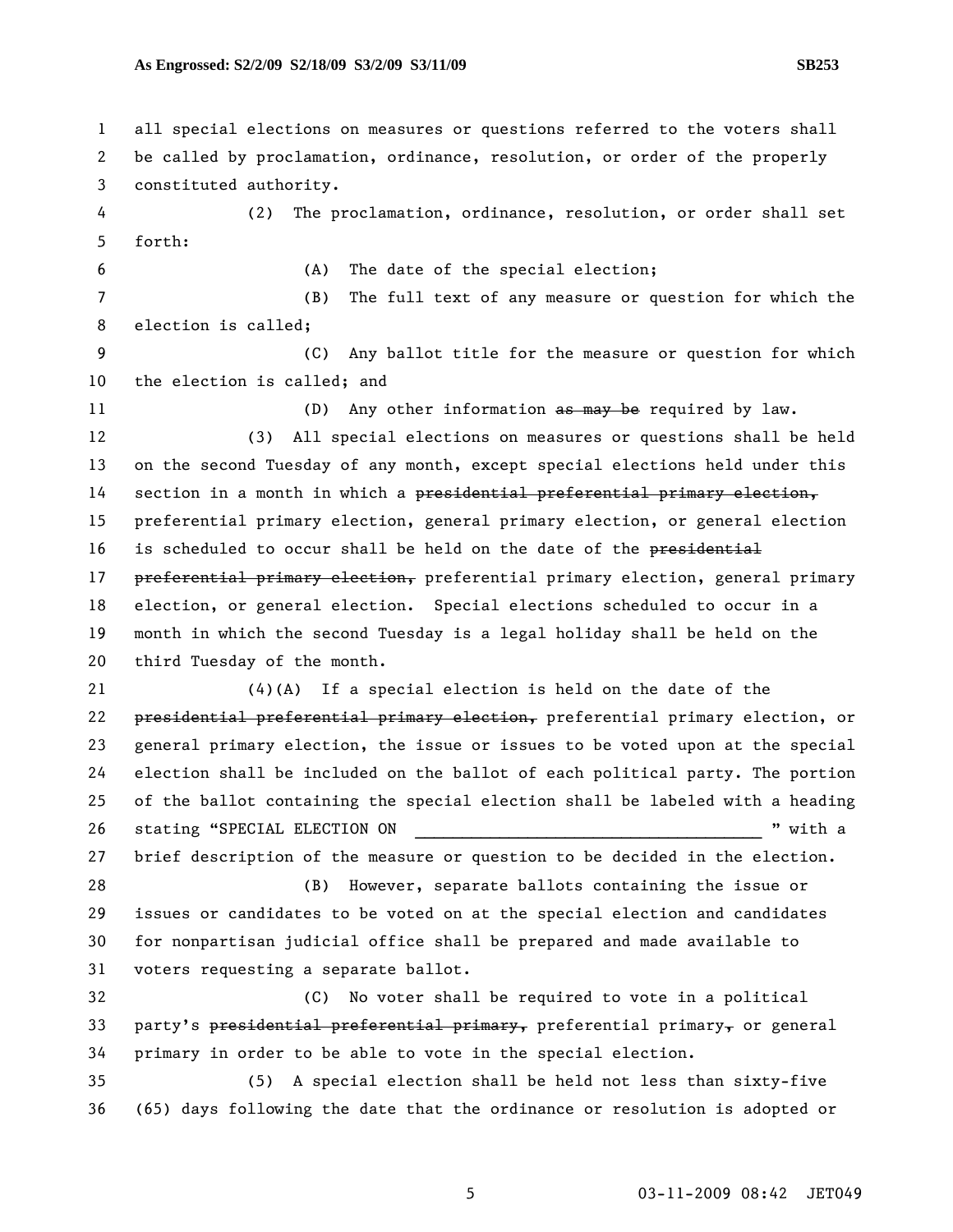1 the date the proclamation or order is issued when the special election is to 2 be held on the date of the presidential preferential primary election, 3 preferential primary election, general primary election, or general election. 4 (6) If the special election is not held at the same time as a 5 presidential preferential primary election, preferential primary election, 6 general primary election, or general election, the special election shall be 7 held not less than fifty (50) days following the date that the proclamation, 8 ordinance, resolution, or order is published. 9 (7) Notice of the election shall be published and posted in 10 accordance with § 7-5-202, § 7-5-206, or as may be otherwise provided by 11 Arkansas law. 12 13 SECTION 2. Arkansas Code § 7-5-203 is amended to read as follows: 14 7-5-203. Certification of candidate lists. 15 (a) Not less than seventy five (75) seventy (70) days before each 16 general election day, the Secretary of State shall certify to all county 17 boards of election commissioners a full lists list of all United States, 18 state, and district candidates to be voted for in their respective counties 19 as the nominations have been certified to him or her nominated in party 20 primary elections, by petition, notice, or as otherwise may be provided in 21 law. 22 (b) Not less than seventy-five (75) days before each general election 23 day, the clerk of each county shall certify to the county board of his or her 24 county a full list of all county, township, municipal, and other local 25 candidates to be voted for in the county as the nominations have been 26 certified to him or her nominated in party primary elections, by petition, 27 notice, or as otherwise provided in law. 28 (c) However, in special elections held to fill vacancies or to elect 29 officers in case of a tie vote, the certification shall issue at the time 30 specified in the writ of election issued by the appropriately constituted 31 authority. 32 33 SECTION 3. Arkansas Code § 7-5-409(f), concerning materials furnished 34 to qualified voters, is amended to read as follows:

35 (f) A designated bearer shall be allowed to pick up only two (2) 36 absentee ballots from the county clerk only during the fifteen (15) days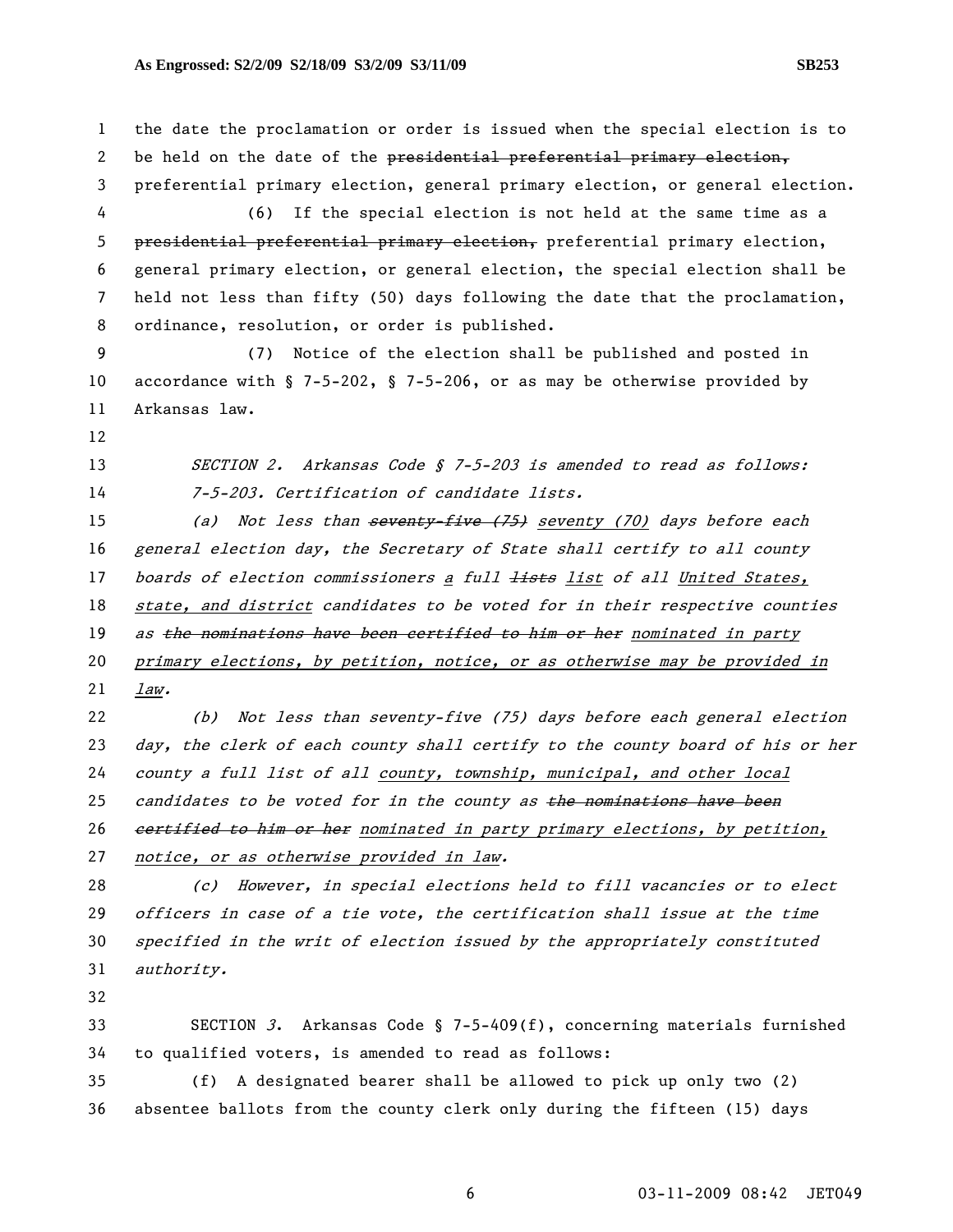## **As Engrossed: S2/2/09 S2/18/09 S3/2/09 S3/11/09 SB253**

```
1 prior to a school election, special election, preferential primary election, 
2 presidential preferential primary election, or general election and seven (7)
3 days prior to a runoff election, including a general primary election. 
4 
5 SECTION 4. Arkansas Code § 7-5-418(a)(2), concerning availability of 
6 early voting, is amended to read as follows: 
7 (2) However, on all other elections, including the presidential
8 preferential primary, general primary, and general runoff elections, early
9 voting shall be available to any qualified elector who applies to the county 
10 clerk during regular office hours, beginning seven (7) days before the 
11 election and ending on the day before the election day at the time the county 
12 clerk's office regularly closes. 
13 
14 SECTION 5. Arkansas Code § 7-7-203 is amended to read as follows:
15 7-7-203. Dates.
16 (a) The general preferential primary election shall be held on the
17 second first Tuesday in June preceding the general election.
18 (b) The preferential general primary election shall be held on the
19 Tuesday three (3) weeks prior to after the general preferential primary
20 election. 
21 (c)(1) Party pledges, if any, shall be filed and any filing fees of a 
22 political party, if any, shall be paid during regular office hours in the 
23 period beginning at 12:00 noon on the first weekday third Tuesday in March
24 and ending at 12:00 noon on the seventh day thereafter before the 
25 preferential primary election. 
26 (2) A party certificate and the political practice pledge for 
27 primary elections shall be filed with the county clerk or the Secretary of 
28 State, as the case may be, during regular office hours in the period 
29 beginning at 12:00 noon on the first weekday third Tuesday in March and
30 ending at 12:00 noon on the seventh day thereafter before the preferential 
31 primary election. 
32 (3) The name of a candidate who fails to file a party 
33 certificate by the filing deadline with the Secretary of State or county 
34 clerk, as the case may be, shall not appear on the ballot.
35 (4) Party pledges, if any, shall be filed, filing fees, if any, 
36 shall be paid, and party certificates and political practice pledges shall be
```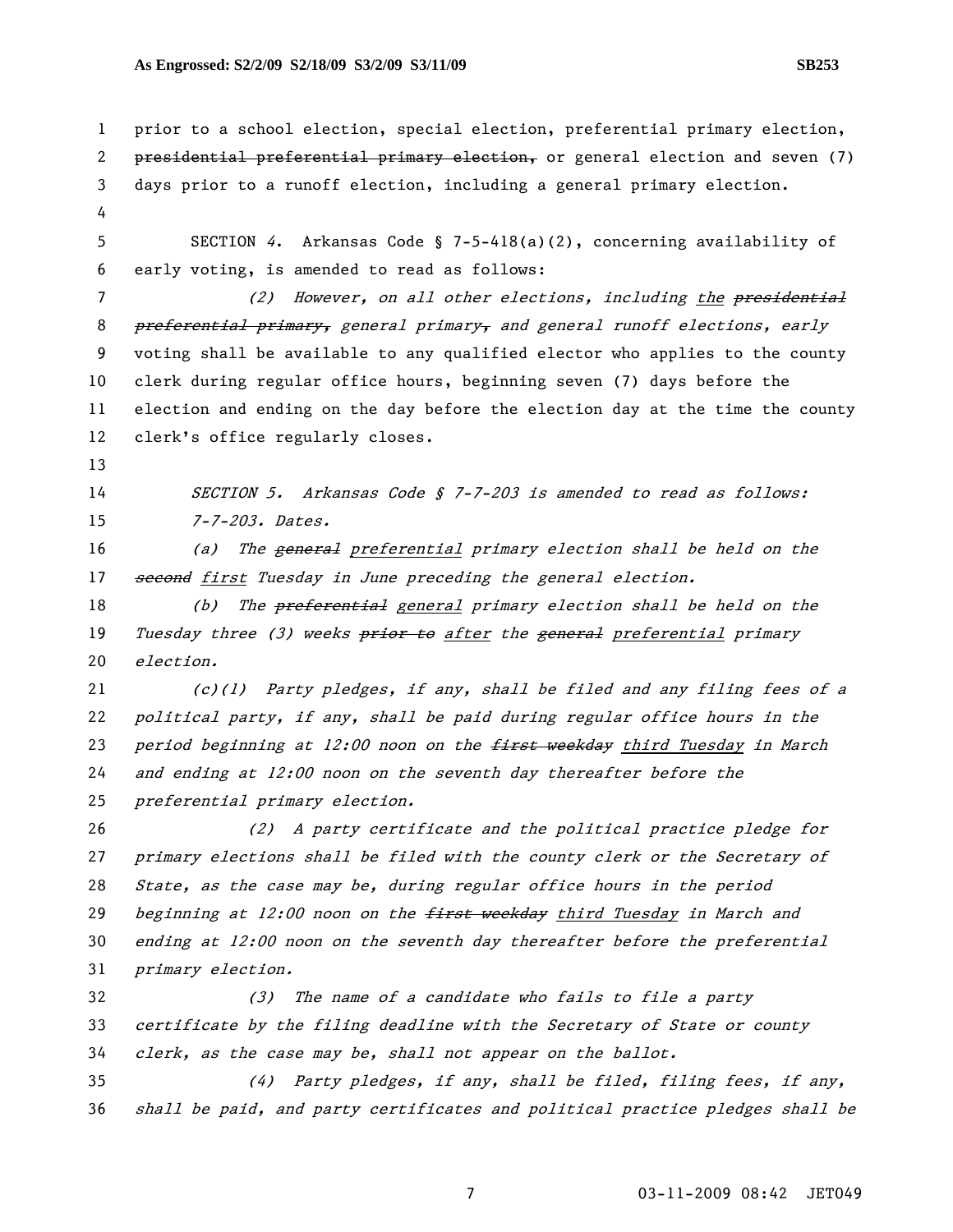filed for special primary elections on or before the deadline established by proclamation of the Governor.

(d) At least seventy (70) days before the preferential primary election, the Secretary of State shall certify the ballot to the various county committees and to the various county boards of election commissioners with the names of all candidates who have qualified with the state committee for election by filing the party pledge and paying the filing fees of the political party within the time required by law.

(e)(1) The county board shall convene, at the time specified in the notice to the members given by the chair of the board, no later than the tenth day after each primary election for the purpose of canvassing the returns and certifying the election results.

13 (2) If no time is specified for the meeting of the county board, 14 the meeting shall be at 5:00 p.m.

(f) The county convention of a political party holding a primary election shall be held on the first Monday following the date of the general primary.

 $(g)(1)$  The county board of election commissioners shall certify to the county clerk and the county committee a list of all nominated candidates for 20 county, township, and municipal offices, and the political parties' county 21 committee members and delegates.

(2) At the same time, the county board of election commissioners shall certify to the Secretary of State, the county clerk, and the secretary of the state committee the results of the contests for all United States, state, and district offices. Immediately after ascertaining the results for all United States, state, and district offices, the Secretary of State shall certify to the state committee and to the county board of election commissioners a list of all nominated candidates for the offices.

29 (h)(1)(A) The Secretary of State shall at least one hundred (100) days 30 prior to the date of the general election notify by registered mail the chair and secretary of the state committee of the respective political parties that a certificate of nomination is due for all nominated candidates for United States, state, and district offices in order that the candidates' names be

34 placed on the ballot of the general election.

35 (B)(i) The state committee shall issue certificates of nomination to all nominated candidates for United States, state, and district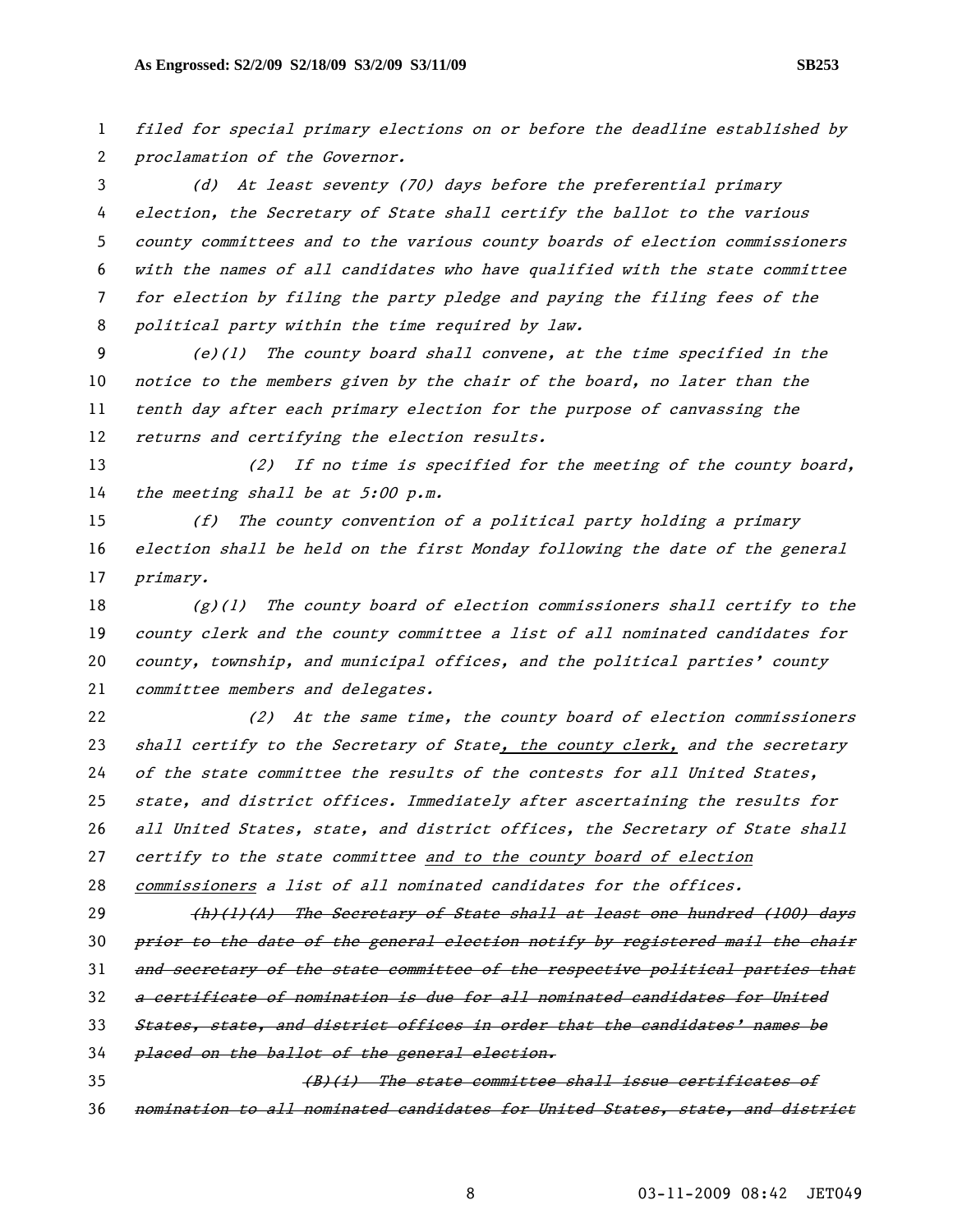| 1  | offices, who shall file the certificates with the Secretary of State at least |
|----|-------------------------------------------------------------------------------|
| 2  | ninety (90) days prior to the general election.                               |
| 3  | (ii) However, if the chair and secretary of the                               |
| 4  | state committee of the respective political parties are not properly notified |
| 5. | as directed by subdivision (h)(l)(A) of this section, the failure of a        |
| 6  | eandidate to file a certificate of nomination shall not prevent that          |
| 7  | eandidate's name from being placed on the ballot of the general election.     |
| 8  | (2)(A) Each county clerk shall at least ninety (90) days prior                |
| 9  | to the date of the general election notify by registered mail the chairs and  |
| 10 | secretaries of the county committees of the respective political parties that |
| 11 | a certified list of all nominated candidates for county, township, and        |
| 12 | municipal offices is due and shall be filed with the county board of election |
| 13 | commissioners and the county clerk in order that the candidates' names be     |
| 14 | placed on the ballot for the general election.                                |
| 15 | (B)(i) Each county committee shall issue the certified                        |
| 16 | list on behalf of those nominated candidates and submit the certified list to |
| 17 | the county board of election commissioners and the county elerk at least      |
| 18 | eighty (80) days prior to the general election.                               |
|    |                                                                               |
| 19 | (ii) However, if the chairs and secretaries of the                            |
| 20 | county committees of the respective political parties are not properly        |
| 21 | notified as directed by subdivision (h)(2)(A) of this section, the failure of |
| 22 | a certified list to be filed shall not prevent any candidate's name from      |
| 23 | being placed on the ballot of the general election.                           |
| 24 |                                                                               |
| 25 | SECTION $6$ . Arkansas Code § 7-8-101 is amended to read as follows:          |
| 26 | 7-8-101. Primaries - General law governs.                                     |
| 27 | (a) All primaries, preferential and general, for the selection of             |
| 28 | nominees for federal offices, including those of the United States Senators   |
| 29 | and Representatives, shall be held on the same date and in the same manner as |
| 30 | the preferential and general primaries for state, district, county, and       |
| 31 | township offices and shall be governed by the same procedure prescribed by    |
| 32 | this act.                                                                     |
| 33 | (b) Unless otherwise provided by Arkansas law, the presidential               |
| 34 | preferential primary election shall be on the date established by the General |
| 35 | Assembly and shall be governed in accordance with the laws for primary        |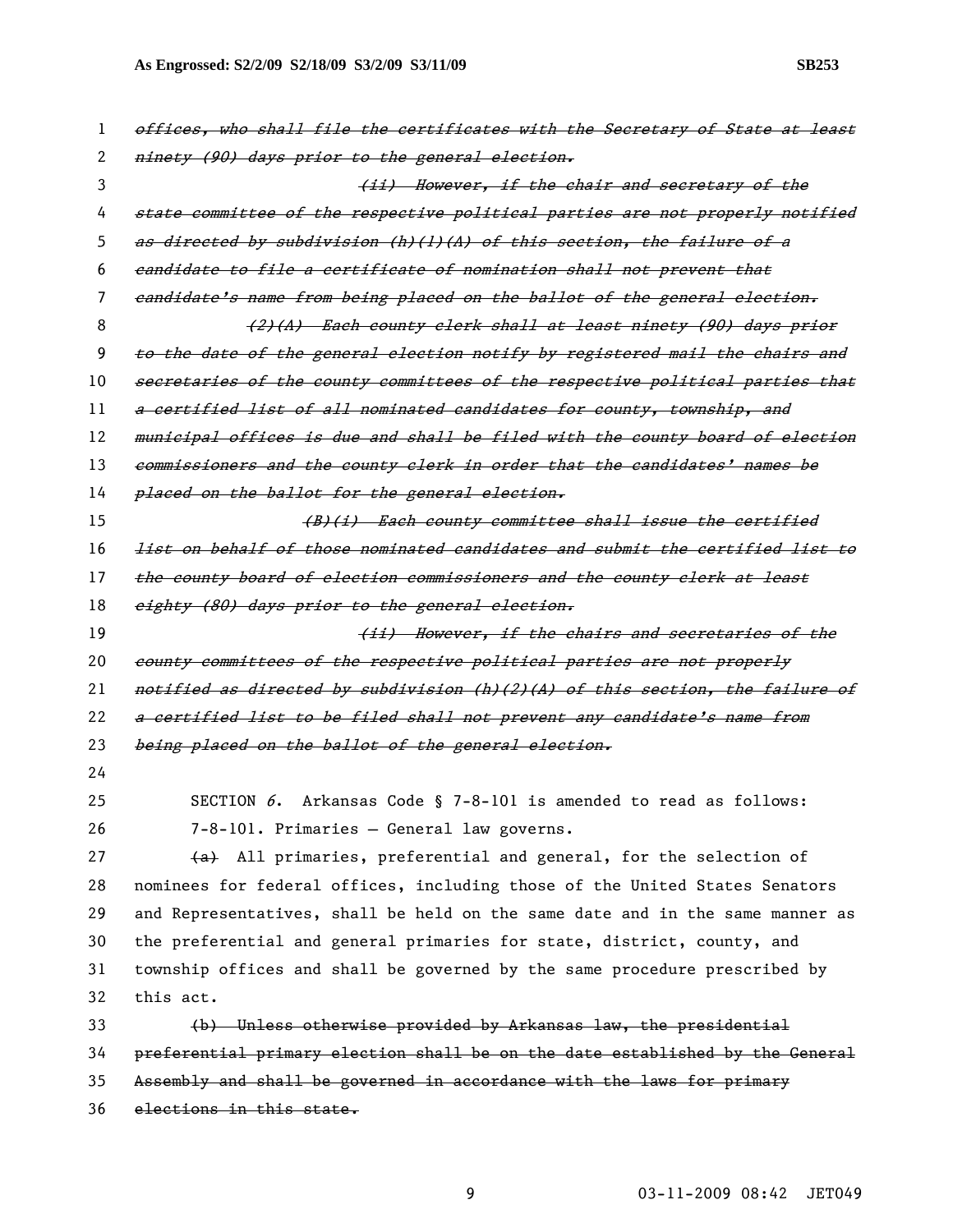1 2 SECTION 7. Arkansas Code § 7-8-201 is amended to read as follows: 3 7-8-201. Preferential elections required – Apportionment of delegates. 4 (a)(1) Each political party in the state desiring to select delegates 5 to attend a quadrennial national nominating convention of the party to select 6 a nominee for the office of President of the United States shall hold a 7 presidential preferential primary election in the state, and the delegates to 8 the national party convention shall be apportioned to the presidential 9 candidates whose names were on the ballot at the presidential preferential 10 primary or to "uncommitted" in the proportion that the votes cast for each 11 candidate or for "uncommitted" bear to the total votes cast at the election, 12 rounded to the closest whole number. 13 (2) Presidential preferential primary elections shall be held on 14 the first Tuesday in February of the year in which the convention is held. 15  $(3)(A)(i)$  Any person desiring to have his or her name printed on 16 the presidential preferential primary ballot as a candidate for his or her 17 party's nomination shall file a party certificate with the Secretary of State 18 during regular office hours in the period beginning at 12:00 noon on the 19 first Monday in November and ending at 12:00 noon on the fourteenth day 20 thereafter before the presidential preferential primary election. 21 **Example 21 Conserverse is the figure of the conserverse in the conserverse is the ballot shall be** 22 the name on the party certificate. 23 (iii) The Secretary of State shall not accept for 24 filing a party certificate that contains a name that does not conform to the 25 requirements of  $$7-7-305(e)$ . 26 (B) Each political party shall: 27 **(i)** Be responsible for determining the 28 qualifications of candidates seeking to appear on the presidential 29 preferential primary ballot of each political party; 30 (ii) Provide necessary applications for candidacy; 31 and 32 **(iii)** Accept and process the applications. 33 (C) The Secretary of State shall transmit to each county 34 board of election commissioners no later than sixty-five (65) days before the 35 presidential preferential primary election a certified list of the names of 36 the candidates of each political party as they are to be printed on the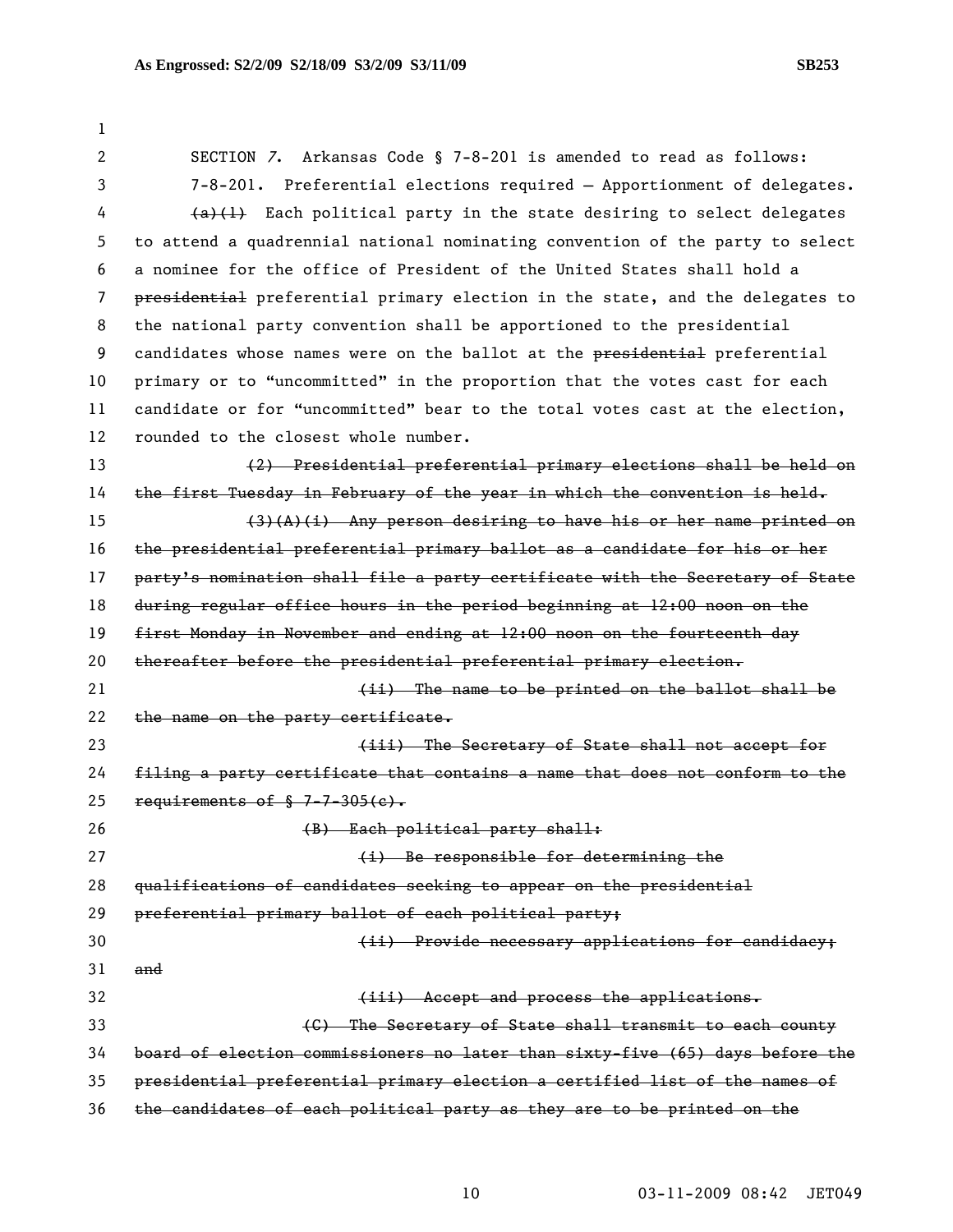| 1  | ballot.                                                                       |
|----|-------------------------------------------------------------------------------|
| 2  | (D)(i) Not later than sixty (60) days before the                              |
| 3  | presidential preferential primary election, the county board of election      |
| 4  | commissioners of each county shall hold a public meeting to determine by lot  |
| 5  | the order in which the names of the candidates for the respective party       |
| 6  | primaries are to appear on the ballot.                                        |
| 7  | (ii) The county board of election commissioners                               |
| 8  | shall publish notice of the meeting at least three (3) days before the        |
| 9  | meeting in a newspaper of general circulation in the county.                  |
| 10 | (4) The cost of the presidential preferential primary election                |
| 11 | shall be borne by the State of Arkansas and shall be paid from an             |
| 12 | appropriation made to the State Board of Election Commissioners for that      |
| 13 | purpose.                                                                      |
| 14 | $(5)$ (A) Within each county, the presidential preferential primary           |
| 15 | election shall be conducted by the county board of election commissioners.    |
| 16 | (B) The state board shall have authority to adopt rules                       |
| 17 | for the administration of presidential preferential primary elections         |
| 18 | consistent with the election laws of this state.                              |
| 19 | (C) The state board may withhold reimbursement of funds to                    |
| 20 | counties for state-funded presidential preferential primary elections for     |
| 21 | failure to comply with the rules developed by the state board for the         |
| 22 | administration of primary elections or applicable state election laws until   |
| 23 | all requirements are met to the satisfaction of the state board.              |
| 24 | (b)(1) Presidential preferential primary election procedures not              |
| 25 | addressed in this section shall be governed by the general election laws of   |
| 26 | this state, including, but not limited to, laws governing primary elections.  |
| 27 | (2) Party rules shall govern presidential preferential primary                |
| 28 | election procedures not addressed by the general election laws of this state. |
| 29 |                                                                               |
| 30 | SECTION $8$ . Arkansas Code § 7-8-204 is amended to read as follows:          |
| 31 | 7-8-204. Rules for selection of delegates and alternates.                     |
| 32 | Each political party holding a presidential preferential primary              |
| 33 | election in the state shall adopt appropriate rules for the selection of      |
| 34 | delegates and alternate delegates to the quadrennial national nominating      |
| 35 | convention of the party and to otherwise carry out the intent and purposes of |
| 36 | this subchapter.                                                              |